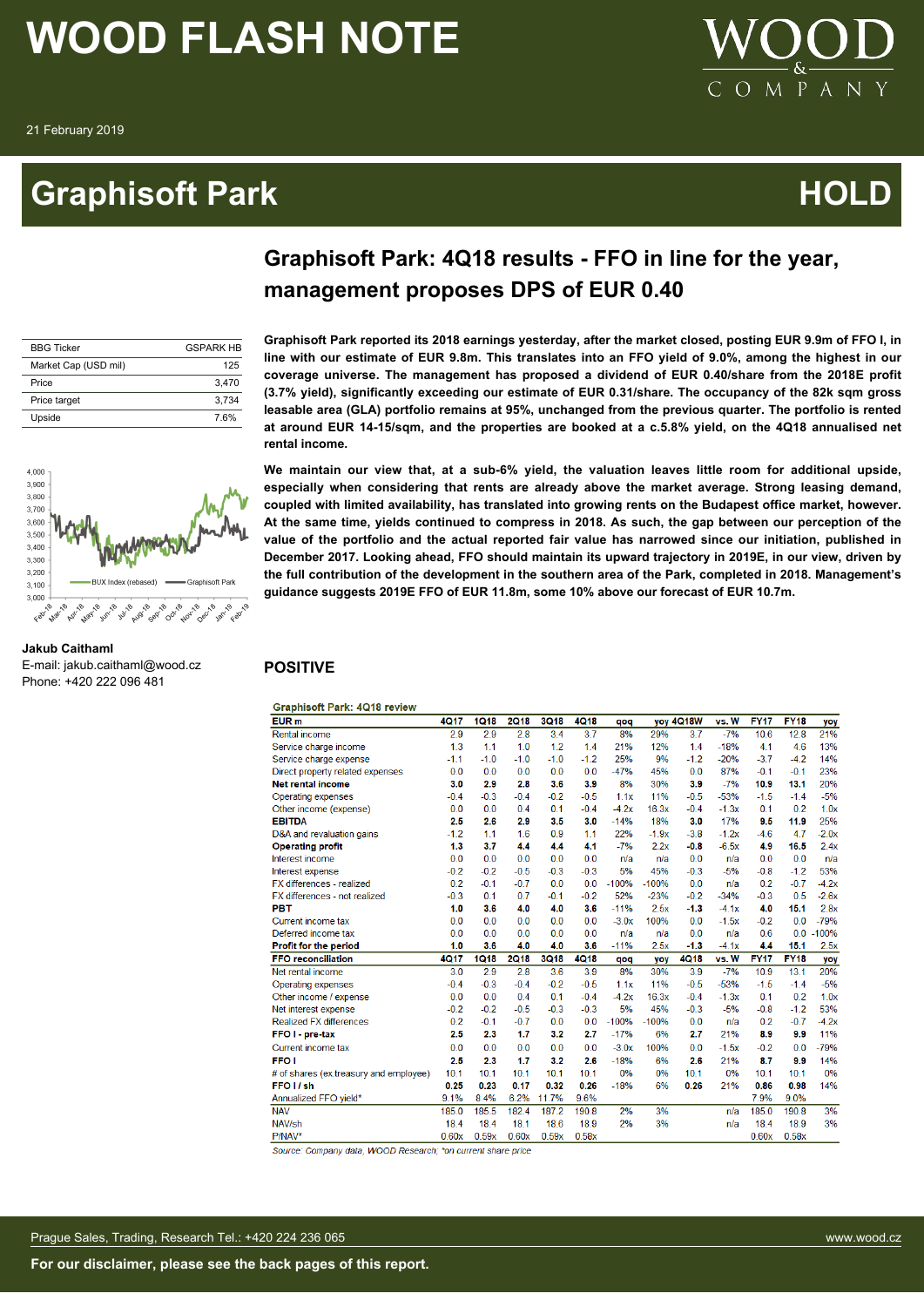

21 February 2019

| Graphisoft Park: full year results relative to our FY18 forecast |                |                |        |
|------------------------------------------------------------------|----------------|----------------|--------|
| EUR <sub>m</sub>                                                 | 2018A          | 2018W          | diff.  |
| Net rental income                                                | 13.1           | 12.7           | 3%     |
| Operating expenses                                               | $-1.4$         | $-1.6$         | $-8%$  |
| Other income / expense                                           | 0.2            | 0 <sub>0</sub> | n/m    |
| Net interest expense                                             | $-1.2$         | $-1.4$         | $-12%$ |
| <b>Realized FX differences</b>                                   | $-0.7$         | 0.0            | n/m    |
| FFO I - pre-tax                                                  | 9.9            | 9.8            | 2%     |
| Current income tax                                               | 0 <sub>0</sub> | 0.0            | n/m    |
| <b>FFO</b> I                                                     | 9.9            | 9.8            | 1%     |
| # of shares (ex.treasury and employee)                           | 10.1           | 10.1           | $0\%$  |
| FFO I / sh                                                       | 0.98           | 0.97           | 1%     |
| <b>NAV</b>                                                       | 190.8          | 138.0          | 38%    |
| NAV/sh                                                           | 189            | 13.7           | 38%    |

Source: Company data WOOD Research

#### **The portfolio**

During 2018, Graphisoft Park's NAV increased to EUR 191m, from EUR 182m at the end of 2017. The value of the property portfolio increased from EUR 243m at the end of 2017, to EUR 265m at end-2018. With no developments currently under way, the portfolio comprises standing assets (EUR 235m) and development land (EUR 30m).

Graphisoft has started reporting the GLA of its portfolio, having previously only reported the net area of office, laboratory and education space. It now includes storage and other facilities, in line with industry standards. At the end of 4Q18. Graphisoft reported a GLA of 82k sqm, unchanged from the previous quarter. Based on the newly reported GLA, the standing portfolio is booked at EUR 2.86k per sqm.

According to the company, the landbank could accommodate an additional 62k sqm of GLA of developments: 20k sam in the southern area; and 42k sam in the northern area, which needs to be decontaminated before any development or preparatory works can commence. This translates into c.EUR 0.48k per sqm of prospective GLA.

|                                    | 4015   | 1016   | 2016   | 3016   | 4Q16   | 1017   | 2017 | 3017          | 4017   | 1018   | <b>2018</b> | <b>3Q18</b> | 4Q18   |
|------------------------------------|--------|--------|--------|--------|--------|--------|------|---------------|--------|--------|-------------|-------------|--------|
| Occupancy                          | 98%    | 100%   | 100%   | 100%   | 100%   | 100%   | 99%  | 99%           | 99%    | 99%    | 97%         | 95%         | 95%    |
| Area/GLA* (sqm)                    | 59.000 | 59.000 | 59.000 | 59.000 | 59.000 | 64.500 |      | 64.500 67.000 | 67.000 | 68,000 | 72,000      | 82.000      | 82,000 |
| Rental income (EUR m)              | 2.34   | 2.40   | 2.39   | 2.36   | 2.38   | 2.47   | 2.65 | 2.63          | 2.87   | 2.86   | 2.82        | 3.44        | 3.70   |
| Monthly rents (EUR/sam             | 13.5   | 13.5   | 13.5   | 13.4   | 13.5   | 12.8   | 13.8 | 13.2          | 14.4   | 14.2   | 13.5        | 14.7        | 15.8   |
| Source: Company data WOOD Research |        |        |        |        |        |        |      |               |        |        |             |             |        |

\*We have retrospectively adjusted the area between 4Q15 and 4Q17 in order to roughly reflect the different reporting

Each year, we increased the area by 6k sqm, which is the difference between the 1Q18 GLA and the 1Q18 "Area" Graphisoft Park reported previously

#### **The market**

The Budapest office market saw another strong performance in 2018. Leasing demand remained strong, with a take-up of around 0.5m sqm for the fourth year in a row. This has driven a decline in vacancy rates, notwithstanding a significant increase in new supply. Despite a small uptick in 4Q18, driven by completions, the vacancy rate ended the year at 7.3%, a touch below the 7.5% seen at the end of 2017, according to estimates from the Budapest Research Forum.

The strong demand has had a positive effect on rents. According to CBRE, office rents have increased 5-9% across the individual segments. CBRE estimates that the average asking rents across Budapest stood at EUR 12.2/sqm per month at the end of 2018, while the average for A-grade office space reached EUR 14.8/sqm. According to data compiled by the Budapest Research Forum, the volume of modern office stock in the city exceeded 3.6m sqm at the end of 2018.

Looking forward, CBRE reports that around 482k sqm were under construction in January 2019, although it only expects c.113k sqm to be completed in 2019E. This is a significant downward revision, as at the beginning of 2018, CBRE was forecasting that office completions in 2019E might reach as much as 250k sqm GLA.

As for the investment market, CBRE reported the prime office yield at 5.75%, down 25bp yoy to equal the previous cyclical low. The yield compression was underpinned by strong volumes: ~EUR 1.7bn was invested in Hungary in 2018, according to CBRE, a third-largest volume on record. At EUR 818m, offices were the largest single contributor.

Interestingly, domestic investors accounted for 65% of the total investment volume. While we have seen increased participation from local investors elsewhere across CEE, Hungary certainly stands out in this respect, with locals accounting for two-thirds of the total demand,.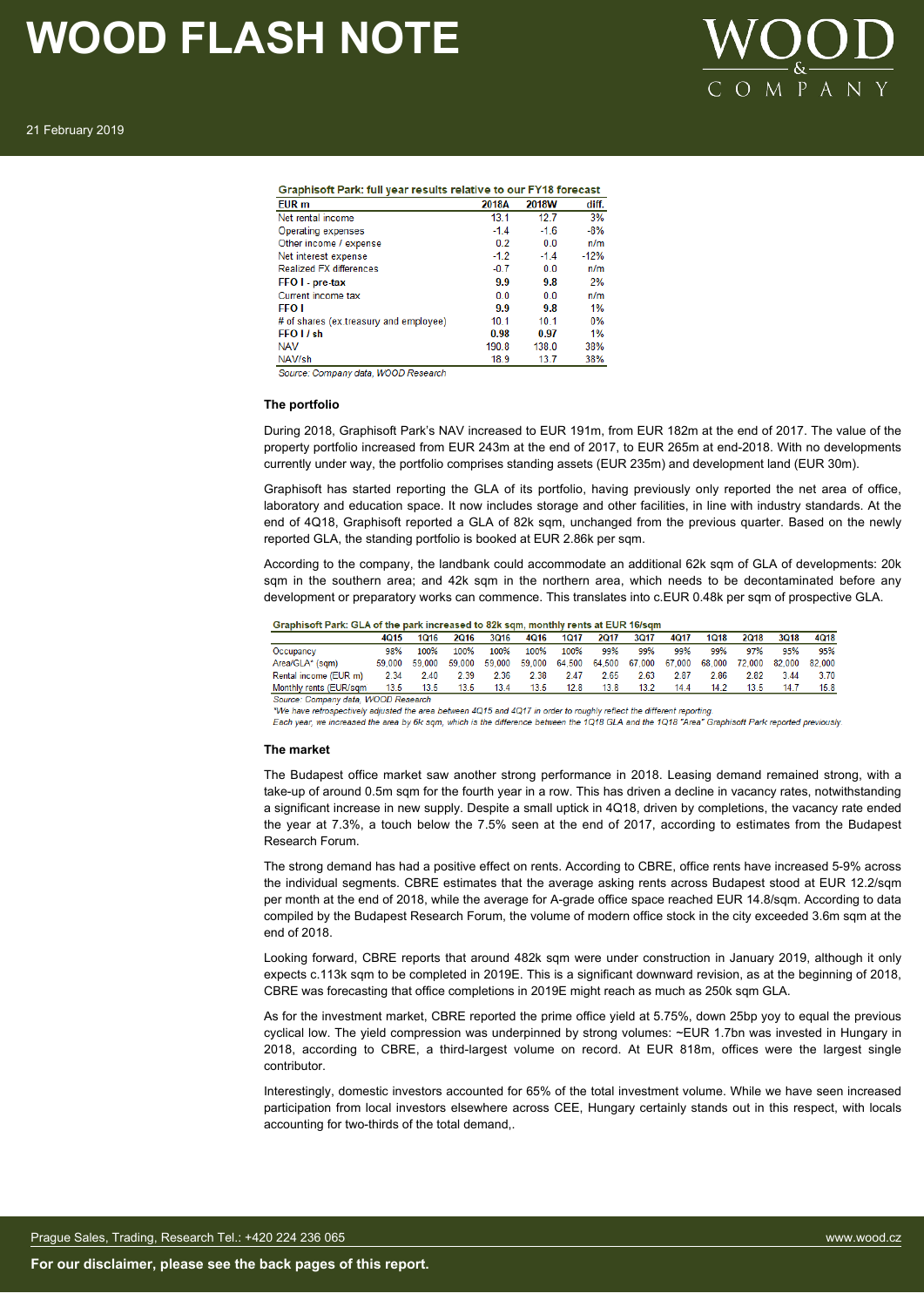

Looking forward, CBRE estimates that investment volumes could reach EUR 1.3-1.5bn in 2019E, edging lower after the stellar 2017 and 2018. Among other things, the decline reflects a shortage of tradeable product, as a number of prime properties have changed hands recently. With respect to yields, the realtor expects pricing to remain competitive, expecting yields to remain at similar levels in 2019E or, in certain segments, to edge slightly lower.

#### Budapest office market: vacancy seems to have stabilized around 7-8%





Source: Budapest Research Forum, WOOD Research

#### **Trading**

At the end of 2018, Graphisoft Park's NAV stood at EUR 191m, up 3% yoy. This translates into EUR 18.9/share, and values the company at c.0.58x P/NAV, in line with the long-term average on which the stock was trading for the past three years. The company generated FFO of EUR 0.98/share, a 9.0% FFO yield, which is also in line with the long-term trading average of the past three years.



Source: Company data, Bloomberg, WOOD Research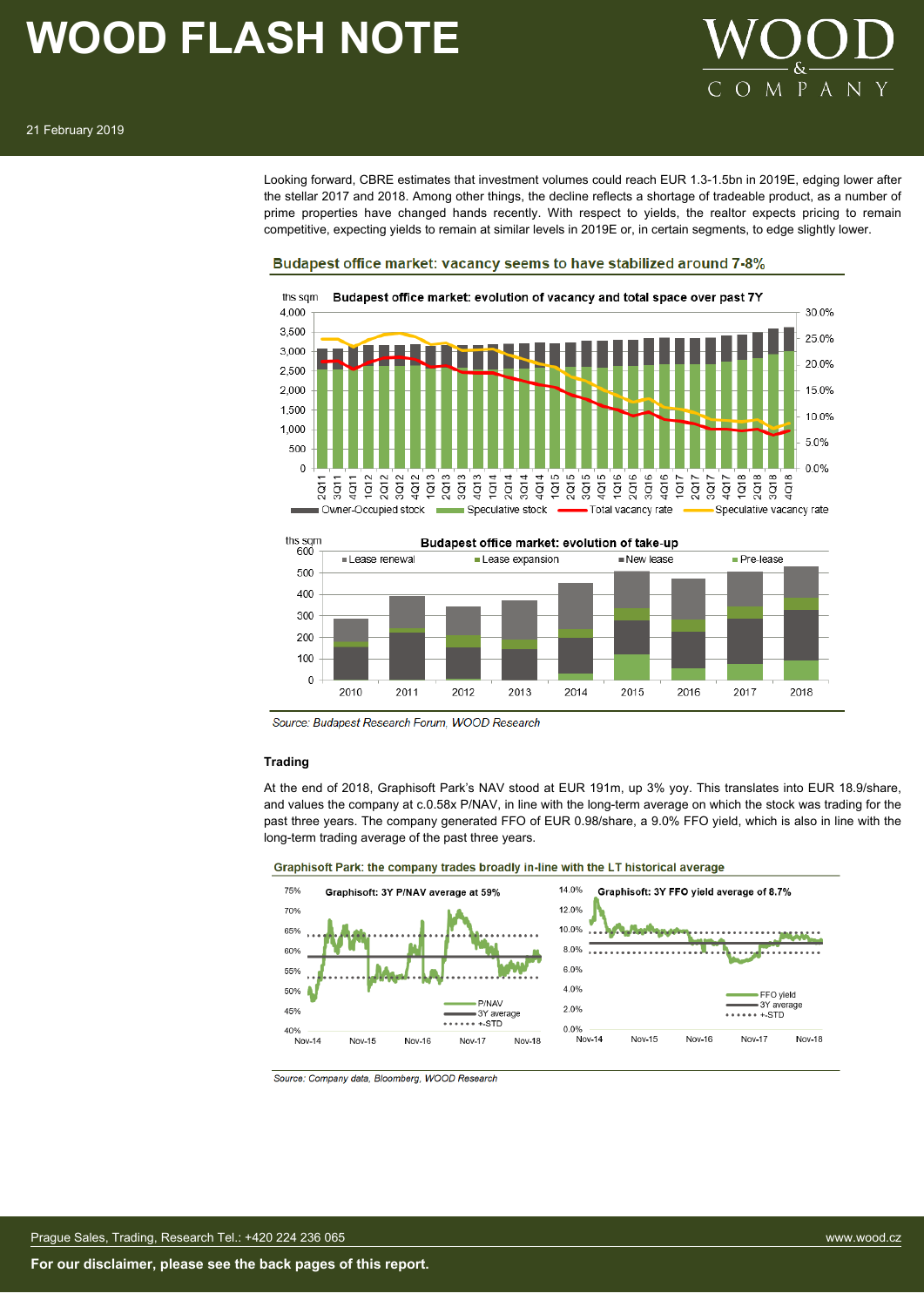

21 February 2019

| Year  | <b>EBITDA</b> | Net profit FFOPS FFO vield Net debt/ |         |       |        | Total debt/     | <b>P/BV</b> | <b>NAV</b> | <b>NAVPS</b> | <b>P/NAV</b> | Div vield |
|-------|---------------|--------------------------------------|---------|-------|--------|-----------------|-------------|------------|--------------|--------------|-----------|
|       | (EUR m)       | (EURm)                               | (EUR m) | (EUR) | equity | standing assets |             | (EUR m)    | (EUR)        |              |           |
| 2014  | 7.7           | 2.0                                  | 0.62    | 10.7% | 1.8x   | 25%             | 260%        | 116        | 11.5         | 0.50x        | 5.2%      |
| 2015  | 8.9           | 3.0                                  | 0.73    | 9.8%  | .5x    | 23%             | 327%        | 116        | 11.6         | 0.64x        | 2.7%      |
| 2016  | 8.7           | 3.2                                  | 0.75    | 7.9%  | 1.9x   | 24%             | 408%        | 143        | 14.2         | 0.67x        | 2.4%      |
| 2017  | 9.5           | 4.4                                  | 0.86    | 7.7%  | 2.3x   | 26%             | 435%        | 184        | 18.3         | 0.61x        | 3.3%      |
| 2018  | 11.9          | 15.1                                 | 0.98    | 9.0%  | 0.4x   | 28%             | 66%         | 191        | 18.9         | 0.58x        | 3.6%      |
| 2019E | 12.2          | 4.2                                  | 1.06    | 9.7%  | 0.5x   | 31%             | 78%         | 142        | 14.0         | 0.78x        | 3.5%      |

Prague Sales, Trading, Research Tel.: +420 224 236 065 www.wood.cz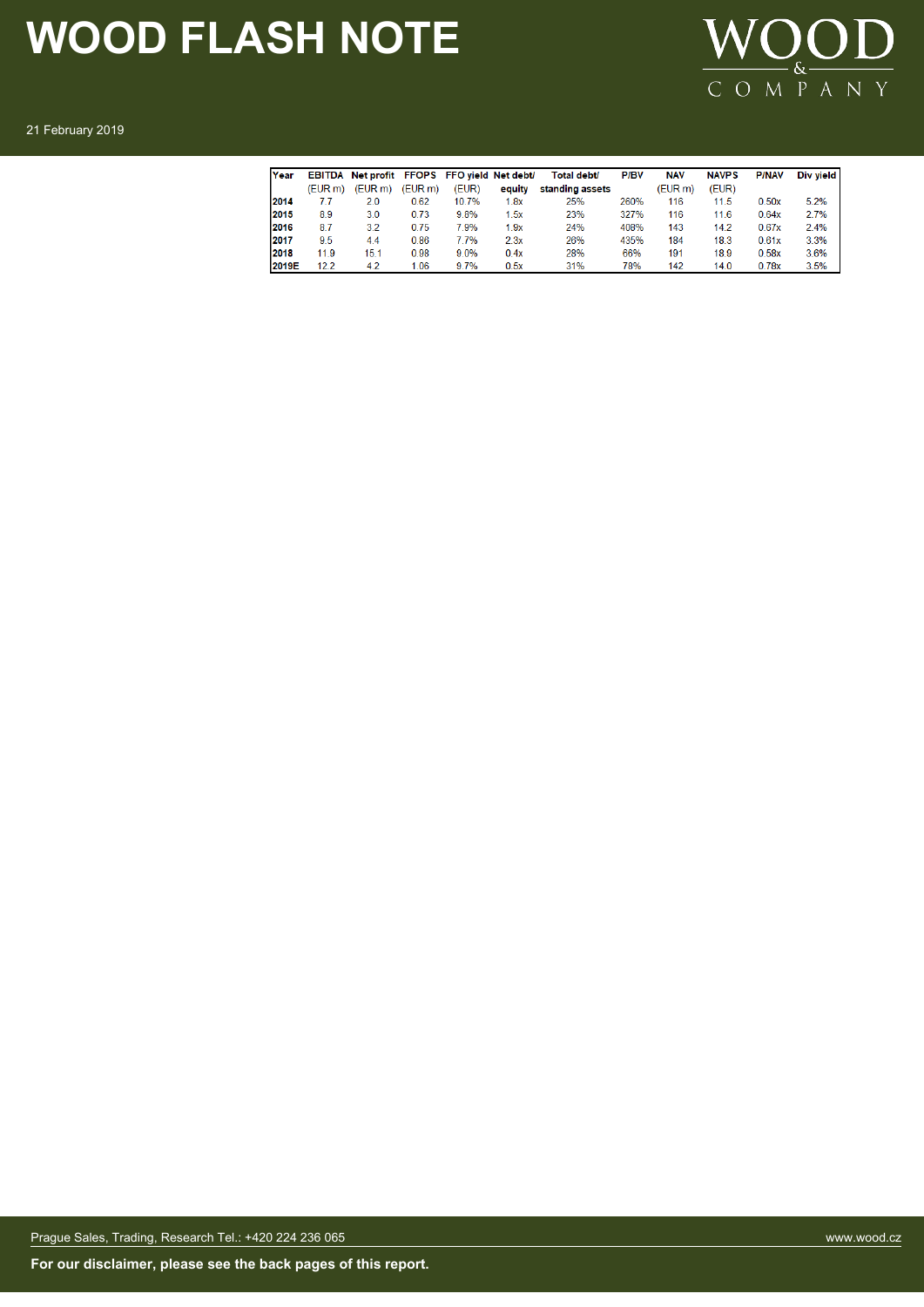

21 February 2019

### **DISCLAIMER**

#### **Special Disclosure**

This research/commentary was prepared by the assignment of Budapest Stock Exchange Ltd. (registered seat: 1054 Budapest, Szabadság tér 7. Platina torony I. ép. IV. emelet; company registration number: 01-10-044764, hereinafter: BSE) under the agreement which was concluded by and between BSE and WOOD & Company Financial Services, a.s. (registered seat: námstí Republiky 1079/1a, 110 00 Praha 1, Czech Republic; company registration number: 265 03 808, hereinafter: Investment Service Provider)

BSE shall not be liable for the content of this research/commentary, especially for the accuracy and completeness of the information therein and for the forecasts and conclusions; the Service Provider shall be solely liable for these. The Service Provider is entitled to all copyrights regarding this research/commentary however BSE is entitled to use and advertise/spread it but BSE shall not modify its content.

This research/commentary shall not be qualified as investment advice specified in Point 9 Section 4 (2) of Act No. CXXXVIII of 2007 on Investment Firms and Commodity Dealers and on the Regulations Governing their Activities. Furthermore, this document shall not be qualified as an offer or call to tenders for the purchase, sale or hold of the financial instrument(s) concerned by the research/commentary.

#### **Important Disclosures**

This investment research is published by WOOD & Company Financial Services, a.s. ("WOOD & Co") and/or one of its branches who are are authorised and regulated by the CNB as Home State regulator and in Poland by the KNF, in Slovakia by the NBS, in Italy by the CONSOB and in the UK by the FCA as Host State regulators.

#### WOOD's rating and PT history for Graphisoft Park SE

| <b>Date</b> | Time (CET/CST) Rating |             | Date       | Time (CET/CST)  PT |                  |
|-------------|-----------------------|-------------|------------|--------------------|------------------|
| 15/12/2017  | 07:48                 | HOLD (Init) | 15/12/2017 | 07:48              | <b>HUF 3,734</b> |

#### **Explanation of Ratings**

**BUY:** The stock is expected to generate total returns of over 15% during the next 12 months as measured by the target price.

**HOLD:** The stock is expected to generate total returns of 0-15% during the next 12 months as measured by the target price.

**SELL:** The stock is expected to generate a negative total return during the next 12 months as measured by the target price.

RESTRICTED: Financial forecasts, and/or a rating and/or a target price is restricted from disclosure owing to Compliance or other regulatory/legal considerations such as a blackout period or a conflict of interest.

**NOT RATED:** Suspension of rating after 30 consecutive weekdays where the current price vis-a-vis the target price has been out of the range dictated by the current BUY/HOLD/SELL rating.

**COVERAGE IN TRANSITION:** Due to changes in the Research team, the disclosure of a stock's rating and/or target price and/or financial information are temporarily suspended.

#### **Equity Research Ratings (as of 21 February 2019)**

|                                 | Bu  | Hold | Sell | Restricted | Not rated | Coverage in transition |
|---------------------------------|-----|------|------|------------|-----------|------------------------|
| <b>Equity Research Coverage</b> | 52% | 41%  | 70/  | n.a.       | n.a       | 1%                     |
| <b>IB Clients</b>               | l ‰ | 1%   | n.a. | IN.A.      | n.a.      | n.a.                   |

#### **Securities Prices**

Prices are taken as of the previous day's close on the home market unless otherwise stated.

#### **Valuation & Risks**

Analysis of specific risks to set stock target prices bioblighted in our investment case(s) are outlined throughout the report. For details of methodologies used to determine our price targets and risks related to the achi of the targets referred to in the main body of the report or at http://www.wood.cz in the Corporate Governance section.

Users should assume that the investment risks and valuation methodology in Daily news or flash notes not changing our estimates or ratings is as set out in the most recent substantive research note on that subject company and can be found on our website at [www.wood.com](https://research.wood.cz)

#### **Wood Research Disclosures (as of 21 February 2019)**

| Company                         | <b>Disclosures</b> |
|---------------------------------|--------------------|
| Alior Bank                      | 5                  |
| AmRest                          | $5\phantom{.0}$    |
| Astarta                         | 5                  |
| AT&S                            | 5                  |
| Bogdanka                        | 5                  |
| <b>BRD</b>                      | 5                  |
| <b>Bucharest Stock Exchange</b> | 5                  |
| <b>BZ WBK</b>                   | 5                  |
| CA Immo                         | 5                  |
| CCC                             | 5                  |
| CD Projekt                      | $\overline{5}$     |
| CETV                            | 5                  |
| CEZ                             | $\overline{5}$     |
| Ciech                           | 5                  |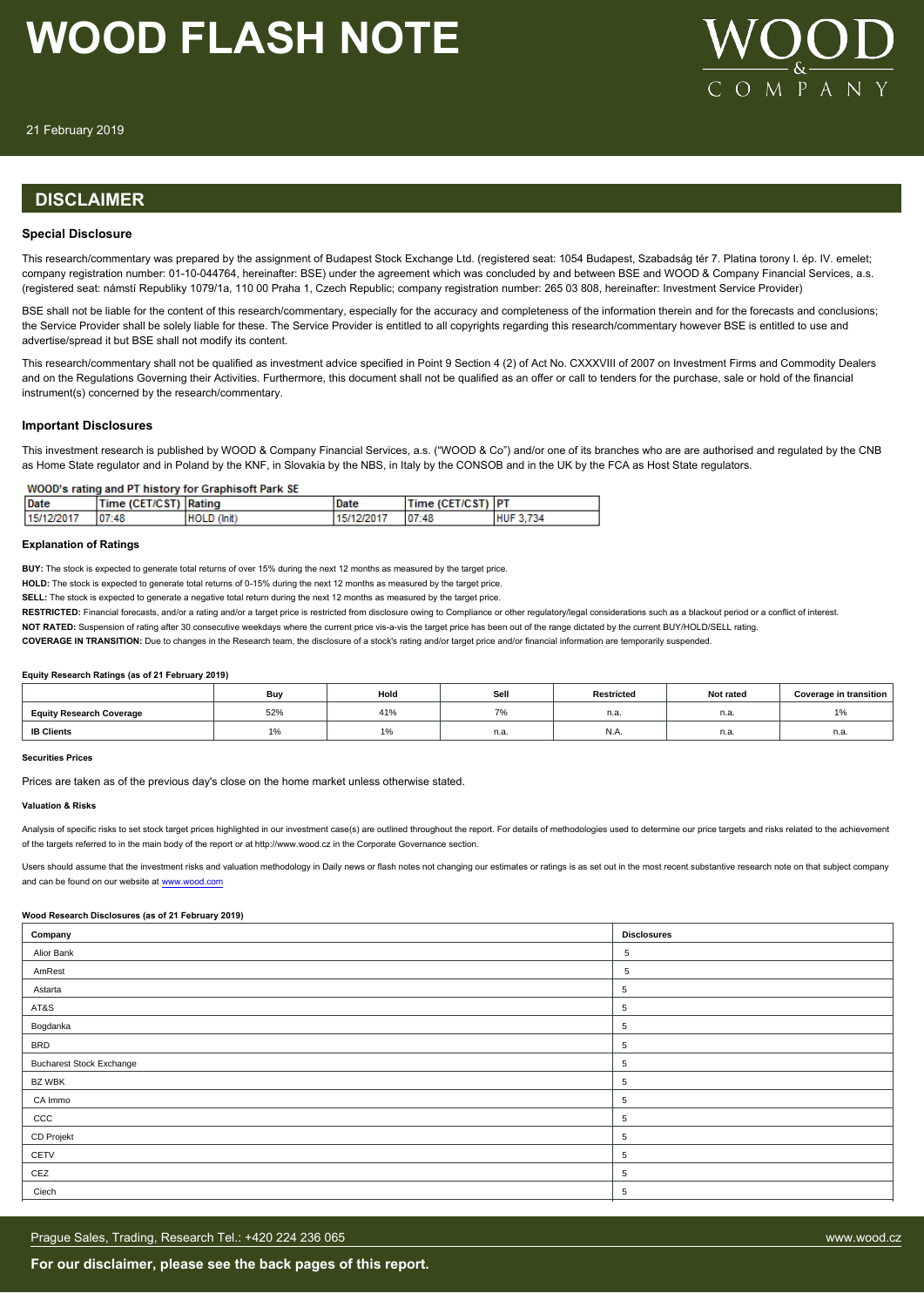

#### 21 February 2019

| $\text{Conpet}$               | $\mathbf{1}$         |
|-------------------------------|----------------------|
| <b>Cyfrowy Polsat</b>         | $\sqrt{5}$           |
| Dino                          | $\sqrt{5}$           |
| DO&CO                         | 1, 5                 |
| Electrica                     | $\mathbf 5$          |
| Enea                          | $\,$ 5 $\,$          |
| Energa                        | $\,$ 5 $\,$          |
| Erste Group Bank              | $\,$ 5 $\,$          |
| Eurocash                      | $\sqrt{5}$           |
| Fortuna                       | $\mathbf 5$          |
| S.C. Fondul Proprietatea S.A. | 1, 4, 5              |
| Getin Noble Bank              | $\sqrt{5}$           |
| ${\tt GTC}$                   | $\,$ 5 $\,$          |
| Handlowy                      | $\,$ 5 $\,$          |
| <b>ING BSK</b>                | $\,$ 5 $\,$          |
| Immofinanz                    | $\,$ 5 $\,$          |
| $\ensuremath{\mathsf{IPF}}$   | $\,$ 5 $\,$          |
| $\ensuremath{\mathsf{ITG}}$   | 1, 3                 |
| <b>JSW</b>                    | $\mathbf 5$          |
| Kernel                        | $\,$ 5 $\,$          |
| KGHM                          | $\,$ 5 $\,$          |
| Komercni                      | $\sqrt{5}$           |
| Kruk                          | $\sqrt{5}$           |
| Lotos                         | $\sqrt{5}$           |
| LPP                           | $\sqrt{5}$           |
| mBank                         | $\sqrt{5}$           |
| MedLife                       |                      |
|                               | 1, 2, 3              |
| Millennium                    | $\,$ 5 $\,$          |
| MOL                           | $\,$ 5 $\,$          |
| MONETA Money Bank             | 1, 2, 3, 5           |
| Netia                         | $\sqrt{5}$           |
| <b>OMV</b>                    | $\sqrt{5}$           |
| Orange PL                     | $\sqrt{5}$           |
| Pekao                         | $\sqrt{5}$           |
| $\sf PGE$                     | $\sqrt{5}$           |
| Philip Morris                 | $\sqrt{5}$           |
| PKO BP                        | 1, 2, 3, 5           |
| PKN Orlen                     | $\,$ 5 $\,$          |
| PKP Cargo                     | $\,$ 5 $\,$          |
| PZU                           | $\,$ 5 $\,$          |
| RBI                           | $\mathbf 5$          |
| $\sf RC2$                     | $\sqrt{4}$           |
| Romgaz                        | $\mathbf 5$          |
| SIF <sub>2</sub>              | $10$                 |
| SNP - OMV Petrom              | 3, 5                 |
| $O2$ CR                       | $\mathbf 1$ , 4, 5   |
| Banca Transilvania            | $\,$ 5 $\,$          |
| Transelectrica                | $\,$ 5 $\,$          |
| Transgaz                      | 1, 5                 |
| Unipetrol                     | $\,$ 5 $\,$          |
| WSE                           | $\mathbf{1}$<br>1, 5 |

#### **Description**

1 The company currently is, or in the past 12 months was, a client of Wood & Co or its affiliated companies for the provision of investment banking services.

2 In the past 12 months, Wood & Co or its affiliated companies have received compensation for Corporate Finance/Investment Banking services from this company.

3 In the past 12 months, Wood & Co or any of its affiliated companies have been lead manager, co-lead manager or co-manager of a public offering of the company's financial instruments.

Wood & Co acts as corporate broker to this company and/or Wood & Co or any of its affiliated companies may have an agreement with the company relating to the provision of Corporate Finance/Investment (November 2012)

Prague Sales, Trading, Research Tel.: +420 224 236 065 www.wood.cz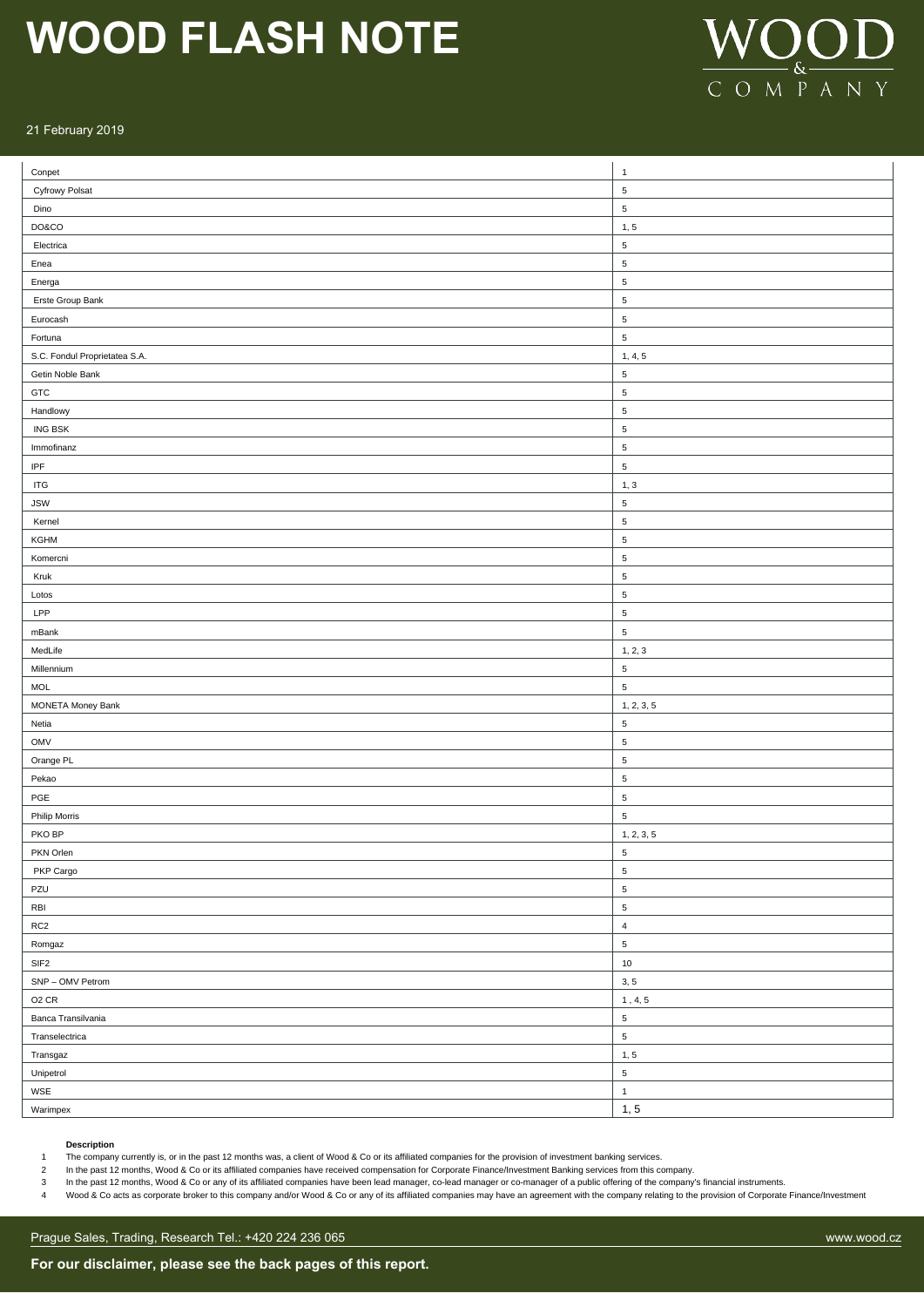

#### 21 February 2019

#### Banking services.

- 5 Wood & Co or any of its affiliated companies is a market maker or liquidity provider in relation to securities issued by this company.
- 6 In the past 12 months, Wood & Co, its partners, affiliated companies, officers or directors, or any authoring analyst involved in the preparation of this investment research has provided services to the company for remuneration, other than normal course investment advisory or trade execution services.
- 7 Those persons identified as the author(s) of this investment research, or any individual involved in the preparation of this investment research, have purchased/received shares in the company prior to a public offering of those shares, and the price at which they were acquired along with the date of acquisition are disclosed above.
- 8 The authoring analyst, a member of the authoring analyst's household, or any individual directly involved in the preparation of this investment research has a direct ownership position in securities issued by this company.
- 9 A partner, director, officer, employee or agent of Wood & Co and its affiliated companies, or a member of his/her household, is an officer, or director, or serves as an advisor or board member of this company.<br>10 As of t As of the month end immediately preceding the date of publication of this investment research Wood & Co or its affiliate companies, in the aggregate, beneficially owned 1% or more of any class of the total issued
- share capital or other common equity securities of the company or held a material non-equity financial interest in this company. 11 As of the month end immediately preceding the date of publication of this investment research the relevant company owned 1% or more of any class of the total issued share capital in Wood & Co or any of its
- affiliated companies.
- 12 Other specific disclosures as described above

The authoring analysts who are responsible for the preparation of this investment research have received (or will receive) compensation based upon (among other factors) the Corporate Finance/Investment Banking revenues and general profits of Wood & Co. However, such authoring analysts have not received, and will not receive, compensation that is directly based upon or linked to one or more specific Corporate Finance/Investment Banking activities, or to recommendations contained in the investment research.

Wood & Co and its affiliated companies may have a Corporate Finance/Investment Banking or other relationship with the company that is the subject of this investment research and may trade in any of the designated investments mentioned herein either for their own account or the accounts of their customers, in good faith or in the normal course of market making. Accordingly, Wood & Co or their affiliated companies, principals or employees (other than the authoring analyst(s) who prepared this investment research) may at any time have a long or short position in any such designated investments, Related designated investments or in options, futures or other derivative instruments based thereon.

Wood & Co manages conflicts of interest arising as a result of preparation and publication of research through its use of internal databases, notifications by the relevant employees and Chinese Walls as monitored by Compliance. For further details see our website at www.wood.com in the Section Corporate Governance or via the link http://www.wood.com/research.html

The information contained in this investment research has been compiled by Wood & Co from sources believed to be reliable, but (with the exception of the information about Wood & Co) no representation or warranty, express or implied, is made by Wood & Co, its affiliated companies or any other person as to its fairness, accuracy, completeness or correctness. Wood & Co has not independently verified the facts, assumptions, and estimates contained herein. All estimates, opinions and other information contained in this investment research constitute Wood & Co's judgement as of the date of this investment research, are subject to change without notice and are provided in good faith but without legal responsibility or liability.

Wood & Co salespeople, traders, and other professionals may provide oral or written market commentary or trading strategies to our clients and our proprietary trading desk that reflect opinions that are contrary to the opinions expressed in this investment research. Wood & Co's affiliates, proprietary trading desk, and investing businesses may make investment decisions that are inconsistent with the recommendations or views expressed in this investment research.

This investment research is provided for information purposes only and does not constitute an offer or solicitation to buy or sell any designated investments discussed herein in any jurisdiction where such offer or solicitation would be prohibited. As a result, the designated investments discussed in this investment research may not be eligible for sale in some jurisdictions. This investment research is not, and under no circumstances should be construed as, a solicitation to act as a securities broker or dealer in any jurisdiction by any person or company that is not legally permitted to carry on the business of a securities broker or dealer in that jurisdiction. This material is prepared for general circulation to clients and does not have regard to the investment objectives, financial situation or particular needs of any particular person. Investors should obtain advice based on their own individual circumstances before making an investment decision. To the fullest extent permitted by law, none of Wood & Co, its affiliated companies or any other person accepts any liability whatsoever for any direct or consequential loss arising from or in connection with the use of this material.

#### **For United Kingdom or European Residents:**

This investment research is for persons who are Eligible Counterparties or Professional Clients only and is exempt from the general restrictions in section 21 of the Financial Services and Markets Act 2000 (or any analogous legislation) on the communication of invitations or inducements to engage in investment activity on the grounds that it is being distributed in the United Kingdom only to persons of a kind described in Article 19(5) (Investment Professionals) and 49(2) (High Net Worth companies, unincorporated associations etc) of the Financial Services and Markets Act 2000 (Financial Promotion) Order 2005 (as amended). It is not intended to be distributed or passed on, directly or indirectly, to any other class of persons. This material is not for distribution in the United Kingdom or Europe to retail clients, as defined under the rules of the Financial Conduct Authority.

#### **For United States Residents:**

This investment research distributed in the United States by WOOD&Co, and in certain instances by Brasil Plural Securities LLC ('Brasil Plural'), a U.S registered broker dealer, only to "major U.S. institutional investors", as defined under Rule 15a-6 promulgated under the US Securities Exchange Act of 1934, as amended, and as interpreted by the staff of the US Securities and Exchange Commission. This investment research is not intended for use by any person or entity that is not a major U.S institutional investor. If you have received a copy of this research and are not a major U.S institutional investor, you are instructed not to read, rely on or reproduce the contents hereof, and to destroy this research or return it to WOOD&Co or to Brasil Plural. Analyst(s) preparing this report are employees of WOOD&Co who are resident outside the United States and are not associated persons or employees of any US registered broker-dealer. Therefore the analyst(s) are not be subject to Rule 2711 of the Financial Industry Regulatory Authority (FINRA) or to Regulation AC adopted by the U.S Securities and Exchange Commission (SEC) which among other things, restrict communications with a subject company, public appearances and personal trading in securities by a research analyst. Any major U.S Institutional investor wishing to effect transactions in any securities referred to herein or options thereon should do so by contacting a representative of Brasil Plural Securities LLC. Brasil Plural is a broker-dealer registered with the SEC and a member of FINRA and the Securities Investor Protection Corporation. Its address is 545 Madison Avenue, 8th Floor, New York, NY 10022 and its telephone number is 212-388-5613. WOOD&Co is not affiliated with Brasil Plural Securities LLC or any other U.S registered broker-dealer.